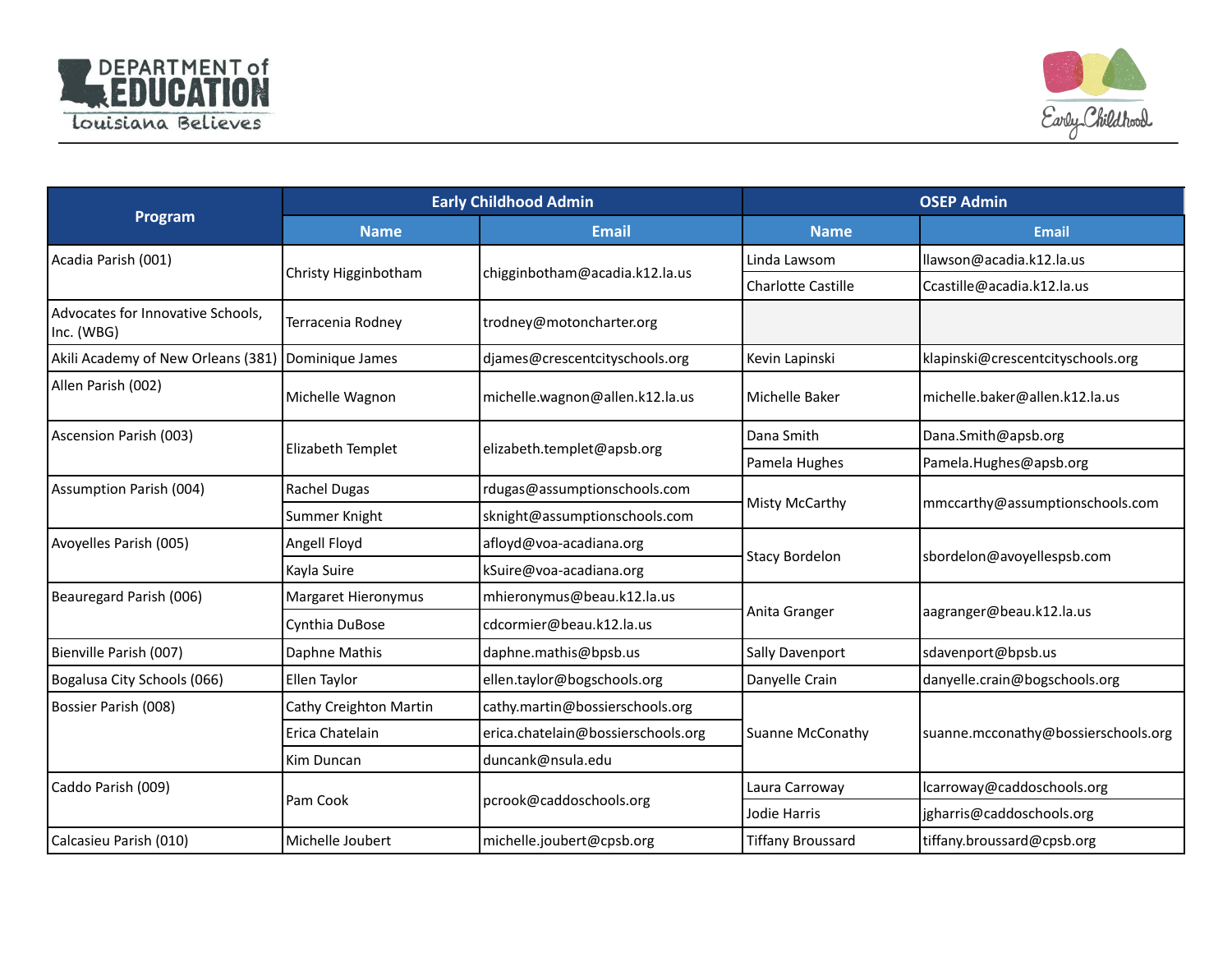



| Caldwell Parish (011)                         | <b>Monica Coates</b>    | mcoates@caldwelledu.org             | Cynthia Platt         | cplatt@caldwelledu.org              |
|-----------------------------------------------|-------------------------|-------------------------------------|-----------------------|-------------------------------------|
| Cameron Parish (012)                          | <b>Robin Gates</b>      | robin_gates@camsch.org              |                       |                                     |
| Catahoula Parish (013)                        | <b>Barbara Moseley</b>  | barbaramoseley@catahoulaschools.com | Barbara Moseley       | barbaramoseley@catahoulaschools.com |
| Central Community School System<br>(069)      | Dana Grams              | dgrams@voagbr.org                   | <b>Sheree Gerald</b>  |                                     |
|                                               | Erin Bonaventure        | ebonaventure@centralcss.org         |                       |                                     |
|                                               | Tonya Harden            | tharden@voagbr.org                  |                       | SGerald@centralcss.org              |
|                                               | Angell Floyd            | afloyd@voa-acadiana.org             |                       |                                     |
| City of Baker School System (068)             | LaToya Belin            | lbelin@bakerschools.org             | LaToya Belin          | lbelin@bakerschools.org             |
| Claiborne Parish (014)                        | Jennifer Taylor         | jtaylor@claibornepsb.org            | Jennifer Taylor       | jtaylor@claibornepsb.org            |
| Concordia Parish (015)                        | Julia Walker            | jwalker@cpsbla.us                   | <b>Ashley Prunty</b>  | ashleyp@cpsbla.us                   |
| Crescent City Schools RSD (363)               | Cynthia Costello        | ccostello@crescentcityschools.org   | Kevin Lapinski        | klapinski@crescentcityschools.org   |
| DeSoto Parish (016)                           | Tina Anderson           | tina.anderson@desotopsb.com         | Francie Woods         | francie.woods@desotopsb.com         |
| East Baton Rouge Parish (017)                 | Angela Barnes           | abarnes1@ebrschools.org             | <b>Bethany Waters</b> | bwaters@ebrschools.org              |
|                                               | Kathryn-Aimee McFarland | kmcfarland1@ebrschools.org          |                       |                                     |
|                                               | <b>Brigitte Beal</b>    | bkelley@ebrschools.org              |                       |                                     |
|                                               | Michelle Davis          | mdavis@ebrschools.org               |                       |                                     |
| East Carroll Parish (018)                     | Aven Ford               | aford@childrenscoalition.org        | Jo Ann H. Jones       | jajones@ecarrollschools.org         |
|                                               | Jo Ann H. Jones         | jajones@ecarrollschools.org         |                       |                                     |
| East Feliciana Parish (019)                   | Latricia Anderson       | landerson@efschools.net             | Latricia Anderson     | landerson@efschools.net             |
|                                               | Samantha Williams       | swilliams@efschools.net             | Samantha Williams     | swilliams@efschools.net             |
| Einstein Charter at Sherwood Forest<br>(WBO)  |                         |                                     |                       |                                     |
| Einstein Charter at Village de L'est<br>(WBA) |                         |                                     |                       |                                     |
| Encore Academy (WBJ)                          | Jennifer Estiverne      | jestiverne@encorelearning.org       | Jennifer Estiverne    | jestiverne@encorelearning.org       |
| Evangeline Parish (020)                       | Penny McDaniel          | penny.mcdaniel@epsb.com             | Angela Manuel         | angela.manuel@epsb.com              |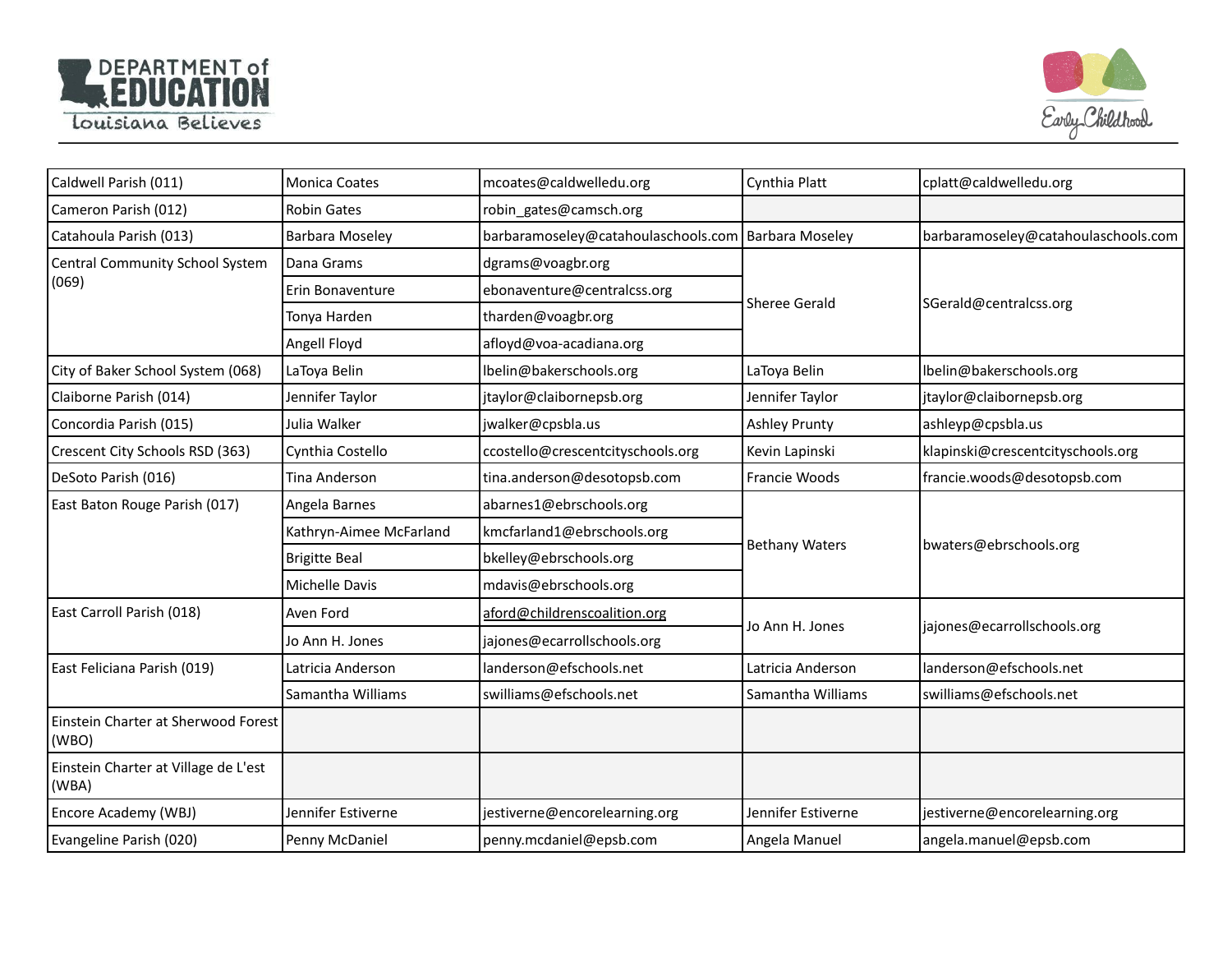



| Firstline Schools (399)                                        |                     |                                     | Amanda Baram          | abaram@firstlineschools.org         |
|----------------------------------------------------------------|---------------------|-------------------------------------|-----------------------|-------------------------------------|
| Franklin Parish (021)                                          | Jana Thomas         | janathomas@fpsb.us                  |                       |                                     |
| Grant Parish (022)                                             | Jettye Thomas-Kemp  | jkemp@gpsb.org                      | <b>Elaine Futrell</b> | elaine.futrell@gpsb.org             |
|                                                                | Shana Delrie        | sdelrie@gpsb.org                    |                       |                                     |
| Iberia Parish (023)                                            | Molly Blanchard     | mlblanchard@iberiaschools.org       | Danielle Boudreaux    | dboudreaux@iberiaschools.org        |
| Iberville Parish (024)                                         | Lydia Canova        | lydiacanova@ipsb.education          | Madonna Blanchard     | madonnablanchard@ipsb.education     |
|                                                                | Janee Lambert       | janeelambert@ipsb.education         |                       |                                     |
| Inspire NOLA: Alice M. Hart<br><b>Elementary Charter (WBC)</b> | <b>Cherie Goins</b> | cherie.goins@inspirenolaschools.org | Cherie Goins          | cherie.goins@inspirenolaschools.org |
| Inspire NOLA: Dwight D.<br>Eisenhower Charter School (WBV)     | <b>Cherie Goins</b> | cherie.goins@inspirenolaschools.org | <b>Cherie Goins</b>   | cherie.goins@inspirenolaschools.org |
| Inspire NOLA: McDonogh 42<br>Charter School (WBP)              | <b>Cherie Goins</b> | cherie.goins@inspirenolaschools.org | <b>Cherie Goins</b>   | cherie.goins@inspirenolaschools.org |
| Inspire NOLA: Pierre A. Capdau<br>Charter School (WZF)         | <b>Cherie Goins</b> | cherie.goins@inspirenolaschools.org | <b>Cherie Goins</b>   | cherie.goins@inspirenolaschools.org |
| Inspire NOLA: Wilson Charter<br>School (WBL)                   | <b>Cherie Goins</b> | cherie.goins@inspirenolaschools.org | <b>Cherie Goins</b>   | cherie.goins@inspirenolaschools.org |
| Jackson Parish (025)                                           | Dorothy B. Dorsey   | ddorsey@jpsbschools.us              | Doyle Sandifer        | doyle.sandifer@jpsbschools.us       |
| Jefferson Davis Parish (027)                                   | Lacey Austin        | Lacey.hetzel@JDPSBk12.org           | Heather Schambaugh    | heather.schambaugh@jdpsbk12.org     |
|                                                                | Pam Miller          | pamela.miller@jdpsbk12.org          |                       |                                     |
| Jefferson Parish (026)                                         | Michelle Casrill    | Michelle.casrill@jpschools.org      | Susan Tucker          | susan.tucker@jpschools.org          |
|                                                                | Jessica Rouquette   | jessica.rouquette@jpschools.org     |                       |                                     |
|                                                                | Sarah Taylor        | sarah.taylor1@jpschools.org         |                       |                                     |
|                                                                | Zia Brown           | zia.brown@jpschools.org             |                       |                                     |
|                                                                | Sarintha Stricklin  | sarintha.stricklin@jpschools.org    |                       |                                     |
|                                                                | Stephanie Jordan    | stephanie.jordan@jpschools.org      |                       |                                     |
| <b>KIPP New Orleans Schools RSD</b><br>(398)                   | Emma Claire Collier | ecollier@kippneworleans.org         |                       |                                     |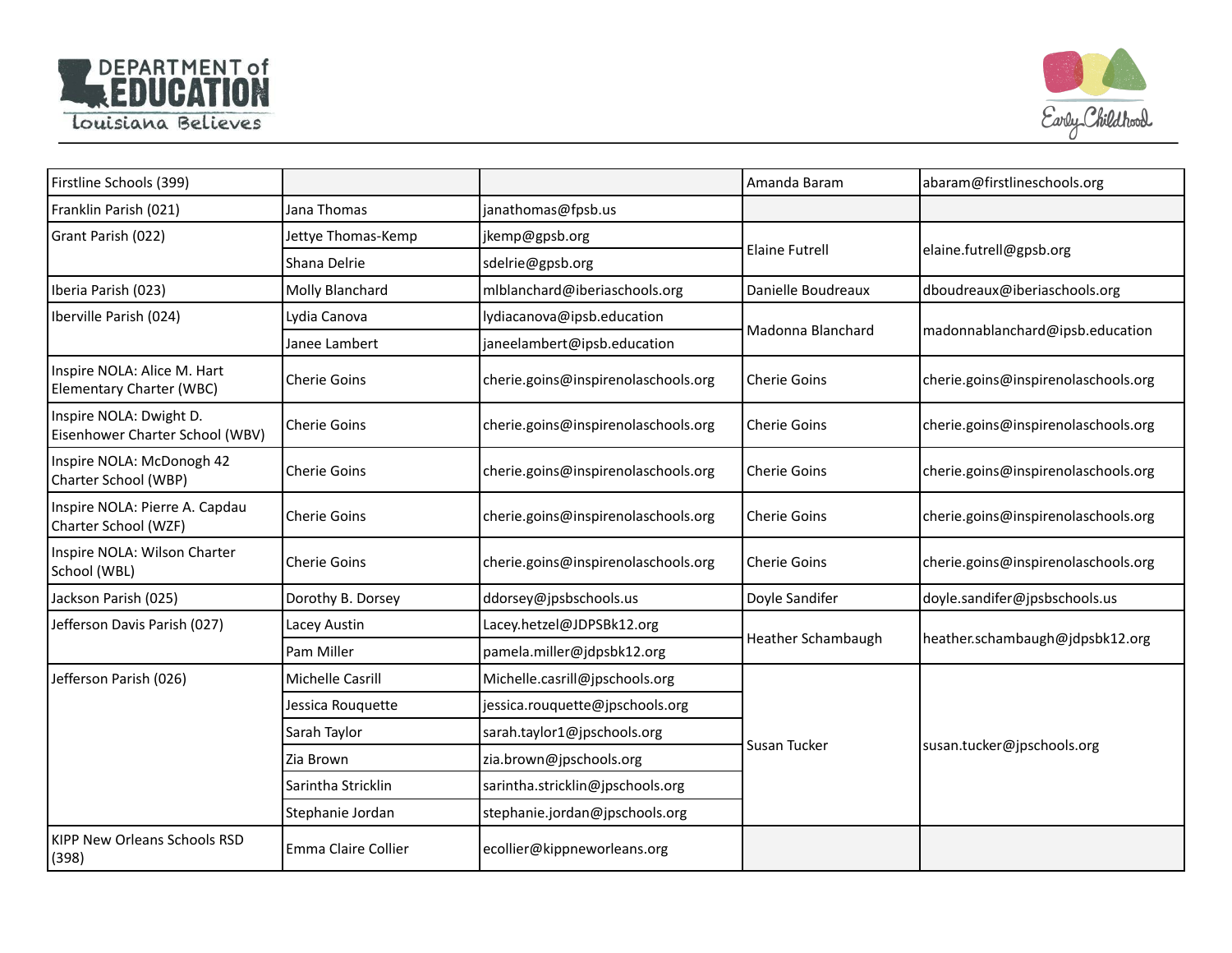



| Lafayette Parish (028)                           | <b>Emmy Thibodeaux</b> | ermouton@lpssonline.com          |                      |                               |
|--------------------------------------------------|------------------------|----------------------------------|----------------------|-------------------------------|
| Lafourche Parish (029)                           | Raven Dubois           | ravendubois@me.com               |                      |                               |
|                                                  | <b>Brooke Toups</b>    | toupsbr@lafourchegov.org         |                      |                               |
|                                                  | Nicole Caillouet       | norgeron@mylpsd.com              |                      |                               |
| Lake Charles Charter Academy<br>Foundation (346) | Jacqueline Smith       | jsmith@lakecharlescharter.org    | Jacqueline Smith     | jsmith@lakecharlescharter.org |
| LaSalle Parish (030)                             | <b>Brandy Brunson</b>  | bbrunson@lasallepsb.com          | Amy Taylor           | amytaylor@lasallepsb.com      |
| Lincoln Parish (031)                             | Amy Brister            | amybrister@lincolnschools.org    | Kim Davis            | kdavis@lincolnschools.org     |
| Livingston Parish (032)                          |                        |                                  | Staci Culbertson     | staci.culbertson@lpsb.org     |
|                                                  | <b>Stacey Milton</b>   | stacey.milton@lpsb.org           | Jennifer Veals       | jennifer.veals@lpsb.org       |
| Lycée Français de la<br>Nouvelle-Orléans (347)   | Danielle Dufauchard    | ddufauchard@lfno.org             | Danielle Dufauchard  | ddufauchard@lfno.org          |
| Madison Parish (033)                             | Martha Thomas          | mthomas@deltacommunityaction.com |                      |                               |
| Monroe City Schools (065)                        | Aven Ford              | aford@childrenscoalition.org     |                      |                               |
| Morehouse Parish (034)                           | Aven Ford              | aford@childrenscoalition.org     |                      |                               |
| Morris Jeff Community School (368)               |                        |                                  |                      |                               |
| Natchitoches Parish (035)                        | Melissa White          | mwhite@npsb.la                   | Linda Lee            | llee@npsb.la                  |
|                                                  | Amy Metoyer-Roberson   | ametoyer@natchitochesla.gov      |                      |                               |
|                                                  | Cassaundra Anderson    | Cassaundra.Anderson@npsb.la      |                      |                               |
| Orleans Parish (036)                             | Rebecca Latham         | rlatham@nolapublicschools.com    | Angela J. Pierre     | apierre@nolapublicschools.com |
| Ouachita Parish (037)                            | Aven Ford              | aford@childrenscoalition.org     | Amy Nugent           | amynugent@opsb.net            |
|                                                  | Mary Crandall          | crandall@opsb.net                |                      |                               |
| Plaquemines Parish (038)                         | Aloma Bergeron         | abergeron@ppsb.org               | Jeanne Claire Saucer | jsaucer@ppsb.org              |
|                                                  | Patricia Haydel        | phaydel@ppsb.org                 |                      |                               |
|                                                  | <b>CIndy Pouwels</b>   | cpouwels@ppsb.org                |                      |                               |
| Pointe Coupee Parish (039)                       | Kristy LaCoste         | Kristy.lacoste@pcpsb.net         | Toni Catlett         | Toni.catlett@pcpsb.net        |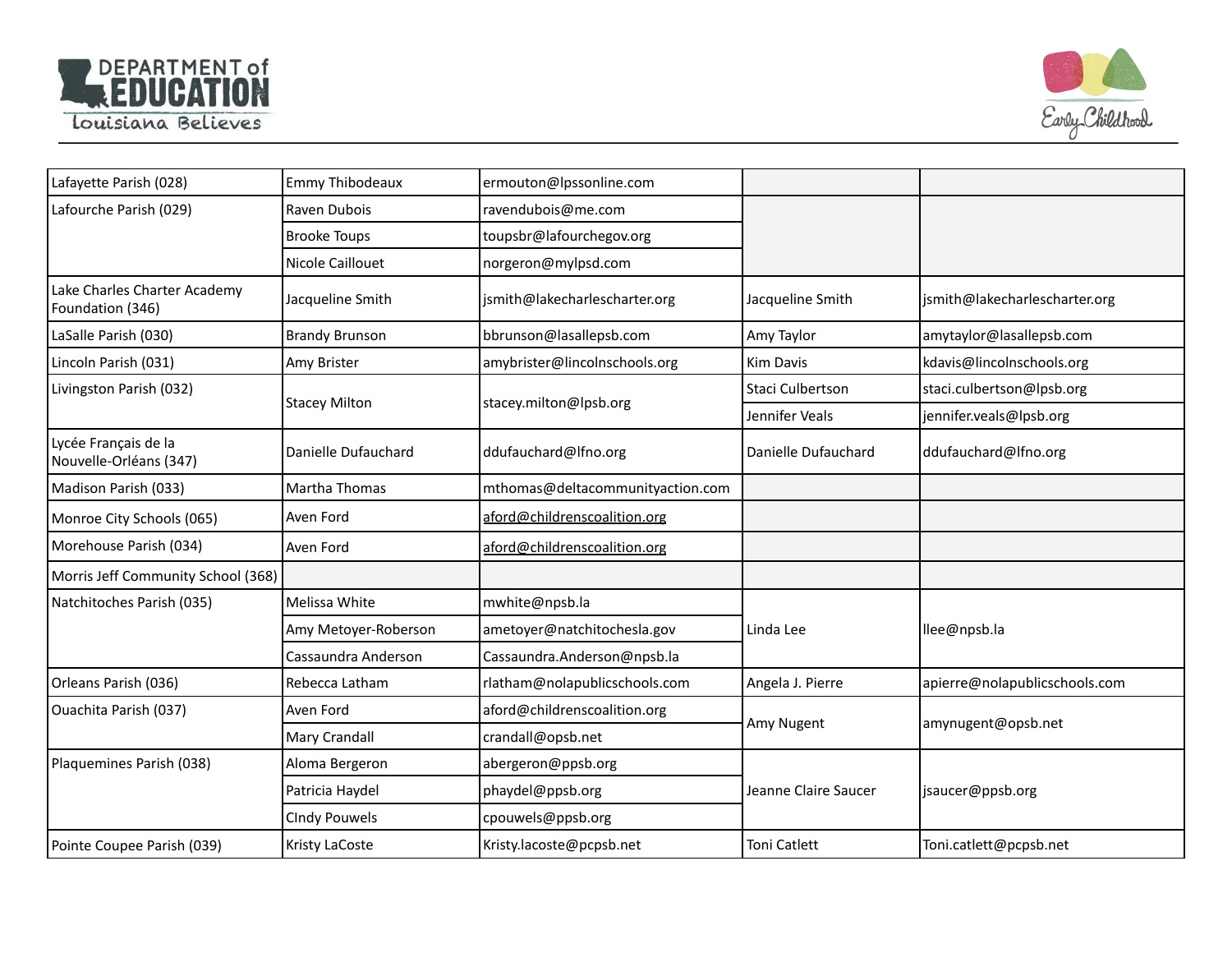



| Rapides Parish (040)                               | <b>Cindy Rushing</b>      | cindy.rushing@rpsb.us                 | Amanda Kelley       | amanda.kelley@rpsb.us                  |
|----------------------------------------------------|---------------------------|---------------------------------------|---------------------|----------------------------------------|
|                                                    |                           |                                       | <b>Bridget Hein</b> | bridget.hein@rpsb.us                   |
| Red River Parish (041)                             | Lessonna Clark            | lclark@rrbulldogs.com                 |                     |                                        |
|                                                    |                           |                                       | <b>Stacy Marino</b> | smarino@renewschools.org               |
| ReNew Schools (369)                                |                           |                                       | Melissa Maheu       | mmaheu@renewschools.org                |
| Recovery School District (369)<br>Lindwood Charter | Aaryenne Strickland       | astrickland@linwoodcharter.org        | Aaryenne Strickland | astrickland@linwoodcharter.org         |
| Richland Parish (042)                              | Aleasha Waller            | awaller@richland.k12.la.us            | Aleasha Waller      | awaller@richland.k12.la.us             |
| Sabine Parish (043)                                | <b>Bridget Corley</b>     | bridget@spsb.la                       |                     | farmerd@spsb.la                        |
|                                                    | Ashley Hardee Boudreaux   | hardeea@spsb.la                       | Deb Farmer          |                                        |
| Southwest Louisiana Charter<br>Academy (WAK)       | Jacqueline Smith          | jsmith@lakecharlescharter.org         |                     |                                        |
| St. Bernard Parish (044)                           | Chantele Schellinger      | cschellinger@sbpsb.org                |                     |                                        |
|                                                    | Chrissie Mayer            | Chrissie.mayer@sbpsb.org              |                     |                                        |
|                                                    | <b>Stephanie Dunmiles</b> | sdunmiles@stcharles.k12.la.us         |                     |                                        |
| St. Charles Parish (045)                           | Tamanika Odinga           | todinga@stcharles.k12.la.us           | Mendy Van Hoven     | mvanhoven@stcharles.k12.la.us          |
| St. Helena Parish (046)                            | Sonia Fields Gutierrez    | sgutierrez@sthpk-12.net               |                     |                                        |
| St. James Parish (047)                             | Mary Beth Hymel           | mahymel@sjpsb.org                     | Senecca Boudreaux   | sboudreaux@sjpsb.org                   |
| St. John the Baptist Parish (048)                  | Pamelyn Smith             | pmcknight-smith@stjohn.k12.la.us      |                     |                                        |
|                                                    | Lindsey Vicknair          | lvicknair@stjohn.k12.la.us            |                     |                                        |
| St. Landry Parish (049)                            | June G. Inhern            | jinhern@slpsb.org                     | Sandra Gobert       | sgobert@slpsb.org                      |
| St. Martin Parish (050)                            | Nicole Angelle            | nicole_angelle@saintmartinschools.org | Cheryl Mitchell     | cheryl_mitchell@saintmartinschools.org |
| St. Mary Parish (051)                              | <b>Francine R Prince</b>  | francinerprince@gmail.com             | Carmen LaGarde      | clagarde@stmaryk12.net                 |
| St. Tammany Parish (052)                           | Rebecca Becnel            | rebecca.becnel@stpsb.org              | Rebecca Becnel      | rebecca.becnel@stpsb.org               |
|                                                    | Tara Baudean              | tara.baudean@stpsb.org                | Christie Lovell     | christie.lovell@stpsb.org              |
| Success Preparatory Academy (374)   Paula Mcrae    |                           | pmcrae@thurgoodmarshallnola.org       | Paula Mcrae         | pmcrae@thurgoodmarshallnola.org        |